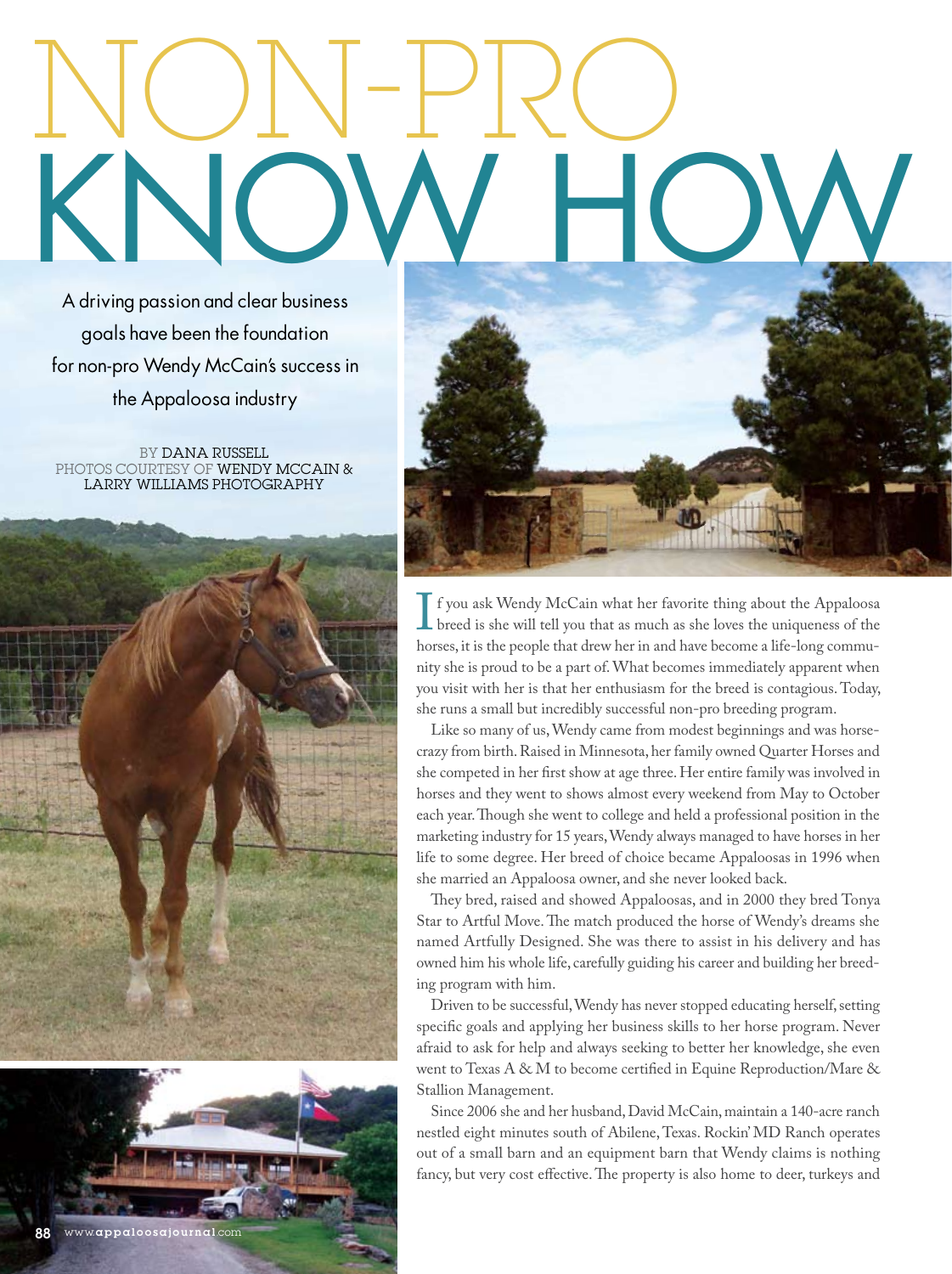

wild hogs and the McCain hospitality not only feeds the critters, but welcomes visitors at all times.

Wendy is living proof that you don't have to be a professional or have excessive amounts of money to be successful in the horse show/breeding industry. Consistently among the leading non-pros in our breed for over two decades, *AJ* wanted to know the secrets to her success.She was kind enough to sit down with us and we are pleased to bring you her story.

AJ: Thank you for taking the time to visit with us. **WM:** You're welcome, I'm happy to be here.

# **AJ: TELL US ABOUT ARTFULLY DESIGNED.**

WM: In May 2001, Artfully Designed, a.k.a. Henry, was born. I actually had to pull him from his mother. He was a huge baby, but more so, he was beautiful. When he was a long yearling, I set goals for him. I had a target, like a shooting target; in the outside of the target on the first ring was his 2-year-old year. My goal was to have him be champion or reserve at the Worlds in the HUS. He accomplished that. In the next ring of the target, the goal for him as a 3-year-old was to repeat that win. He accomplished that.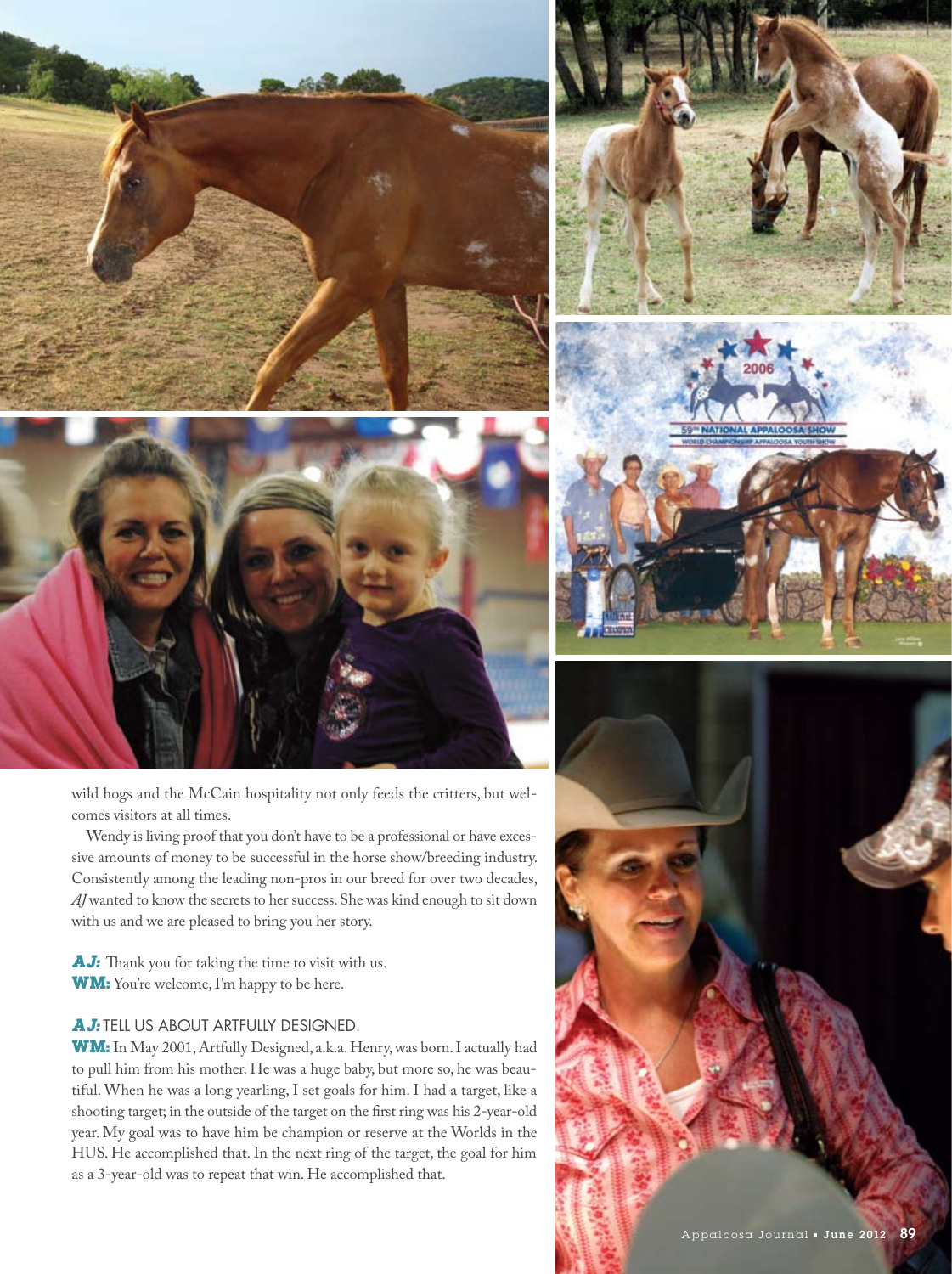

Teaching him to drive and be successful was the aim for the next ring.He accomplished this by winning reserve World Champion in pleasure driving. The closest ring to the bulls-eye goal was to get him his silver medallion or all-around English title. At the Nationals in 2006,he earned his silver medallion and won the High Point English Horse title under the guidance of Sandy Jirkovsky.

Artfully Designed was shown at 11 horse shows in his career. He is now retired and lives in a 10-acre pasture overlooking his broodmares and get.

The bulls-eye goal was to be an outstanding producing stallion. I believe that he is well on his way to accomplishing this goal.

Henry has not been out of my possession since birth. I give thanks to the professional horsemen and horsewomen that have assisted in the success of Artfully Designed: Nancy Sue Ryan, Rusty Miller, Brian Isbel, Patty Woodrick, Sandy Jirkovsky and The staff at Cleary Lake Veterinary Hospital for Reproduction Training.

### **AJ:** IS HE THE ONLY STALLION IN YOUR PROGRAM?

WM: No, in the spring of 2007 Sandy and I joined our resources and began promoting Zip A Dee Bar, our western/all-around stallion. To date "Snuffy" has earned 250.5 points in 17 categories, four Silver Medallions, one Bronze Medallion, seven ROMs and a Club Championship. With Both Artfully Designed and Zip A Dee Bar, we have the same goal; breed quality mares with quality stallions for quality foals.It's not quantity that goes to the show pen. Having both stallions in our breeding program offers our customers a great option for outstanding HUS, western and all-around horses.

## **AJ:** WHAT IS YOUR BIGGEST FOCUS FOR YOUR BUSINESS?

**WM:** Customer service. Our breeding program is small, but we offer outstanding customer service. I have been asked several times to ship same day semen with no notice and have fulfilled. We offer great multiple-mare discounts and repeat breeding discounts.We have assisted with sales of Artfully Designed foals. In business, customer service is my number one priority and this filters down to the breeding program as well. Whatever we can do to make the experience of breeding and raising a foal enjoyable is important to us.

#### **AJ:** WHAT HAS BEEN YOUR BIGGEST OBSTACLE?

**WM:** The biggest obstacle was making the decision to relocate Xtreme Design,Artfully Designed,my horse business and my residence to Texas. There was no obstacle to cross as far as meeting and merging my life with David. It was a big obstacle to coordinate and move it all at one time. Though I knew the business opportunities were endless and I made some great new friends, it was David's moral support that got me through the move.I miss my friends and family in Minnesota, but fortunately I get to see them several times a year.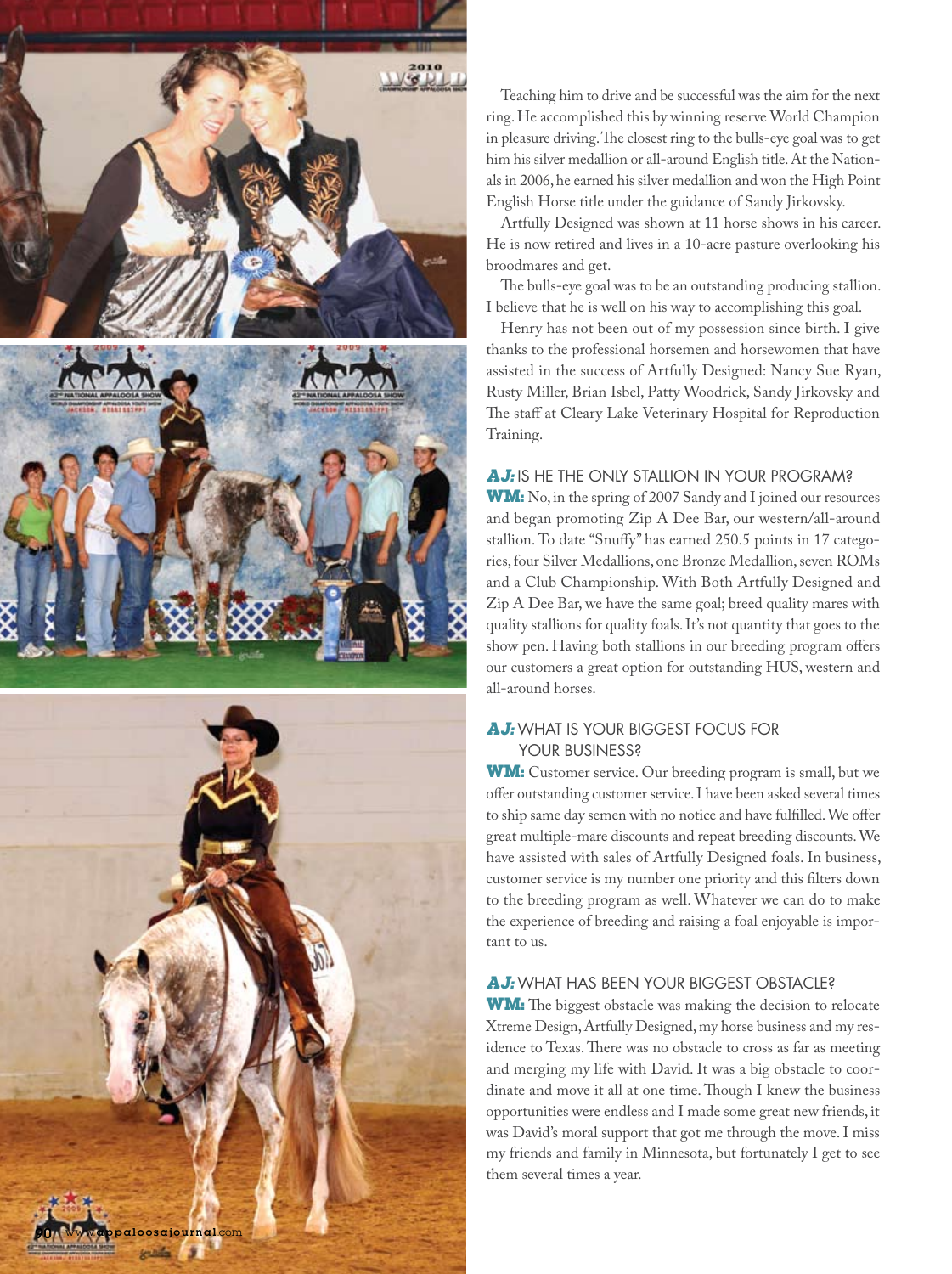#### **AJ:** WHAT ARE YOU MOST PROUD OF?

**WM:** From a horse standpoint, I am most proud of being in the horse business 45+ years and feel that I do not have any enemies. As a non-pro I have bred, trained, showed and now have a successful breeding program with Artfully Designed and look forward to a repeat with Zip A Dee Bar when we are finished with his show career.

I am also proud of raising and/or showing horses like Designed-WithNoColor,An AwesomeTwist,ArtI Sweet,Artfully Designed, Zip A Dee Bar, Chocolate Diva, Bet All Your Chips, Designed Elegance, and Designed To Trot just to name a few.

I am proud of conducting business in an ethical manner. I am also very pleased that people have trust in me, as much of my business consists of repeat customers.I do my best to be friendly and helpful to everyone. I try to live by—treat people how you want to be treated.

My biggest accomplishment in the horse business is happening now with owning/managing and standing Artfully Designed.

#### **AJ:** WHAT IS THE SCARIEST THING THAT HAS HAPPENED TO YOU WITH HORSES?

**WM:** The most scared I've been with the horses happened when I had finished collecting Artfully Designed, and on the way back to his paddock he reached out and had himself a bite of a tree. The next day he went off his feed and became severely ill. At one point we thought we were going to have to put him down.I had planted some Oleanders by the barn because I thought they were pretty—I didn't know they were poisonous to horses.

After seven days in Intensive Care at Weatherford Equine Hospital and two additional weeks of around the clock care, he had a complete recovery. The vets called him the Miracle Man.

#### **AJ:** WHAT DOES THE FUTURE HOLD FOR YOU?

**WM:** Looking into the future I hope to raise some of the best horses in the industry and get them placed into great show homes. At this point, I have sold every Artfully Designed that I have raised, but do hope that at some point I can keep one for me to actually show. Last year I showed Dance Willie Dance because we had sold all the Artfully Designed get.I guess that is not a bad thing. Also, I look forward to expanding the versatility of Zip A Dee Bar's show career and begin working on the marketing and promotion of his career as a stallion.

#### **AJ:** WHAT GOALS ARE YOU WORKING ON NOW?

**WM:** 1) Become a better hunt seat rider. 2) Give back to the Appaloosa industry part of Artfully Designed stallion fees each year. 3) I would love if Breyer would make a model of Artfully Designed.

#### **AJ:** WHAT IS YOUR FAVORITE QUOTE?

WM: "Life's battles don't always go to the stronger or faster man. But sooner or later the man who wins, is the man who thinks he can."—Vince Lombardi



# $\small \textbf{www.leierdesigns.com/Wendy\%20McCain/index.html}$



Xtreme Design Equine product line, owned by David & Wendy Jo McCain, was founded in 1996 and has gained world recognition in the marketplace. High levels of customer service, superior formulations and quality products have made it the premier choice of professional horse trainers, farriers and veterinarians worldwide. Xtreme Design products can be purchased at over 700 retail stores and online. If you would like to try  $\alpha$  free sample, please call 866-811-5575.

"I won  $\alpha$  bottle at  $\alpha$  horse show in Minnesota and then started buying it from retail stores. After six months I knew it was the best group of equine products that I had used in 35+ years. So I called and asked if I could become a distributor. They said no, but offered me half the company. A short six months after that I realized the partnership was not working so I bought 100% of the company."  $-W$ endy McCain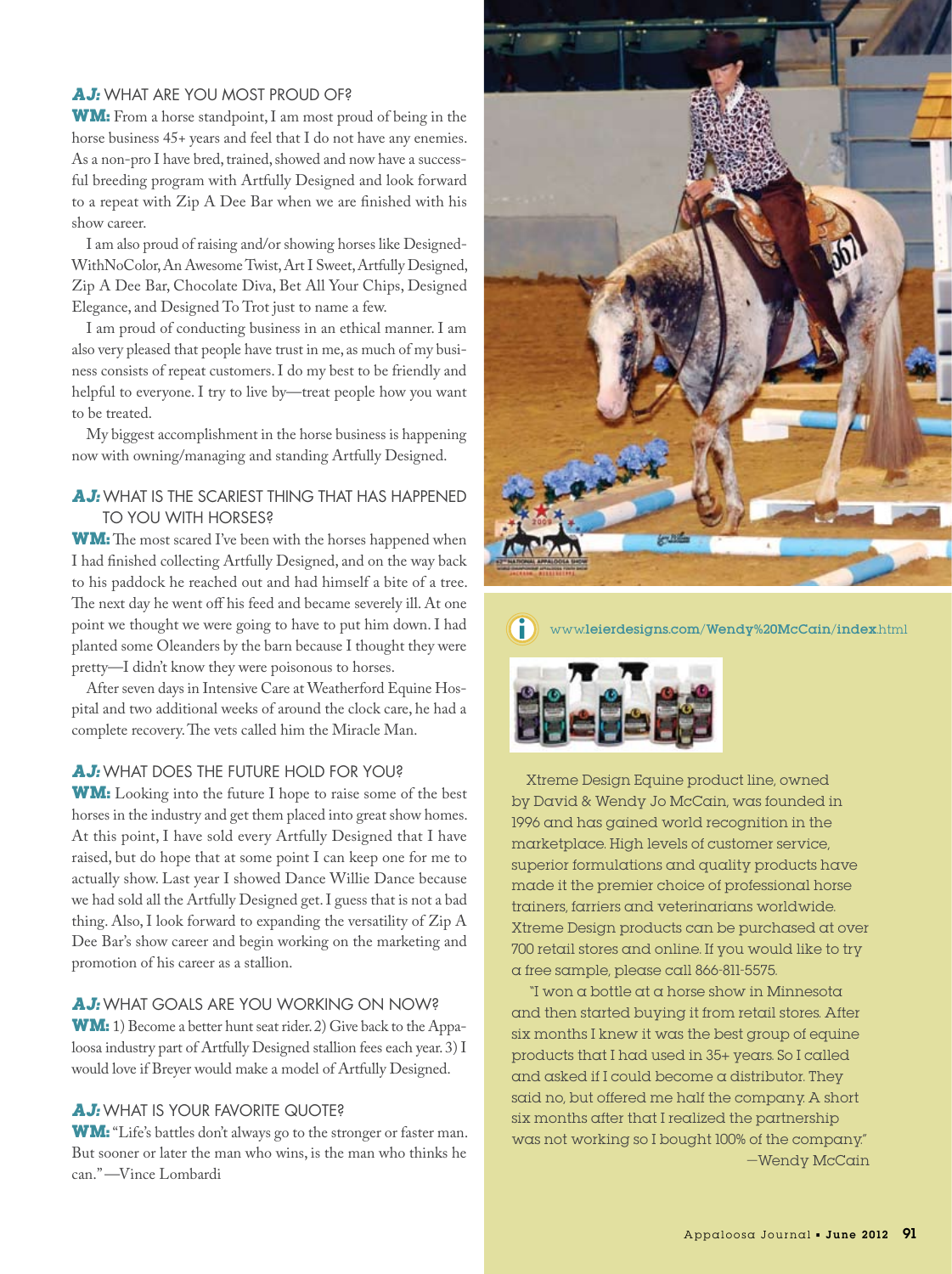



## **AJ: IS THERE SOMETHING PEOPLE QUOTE** YOU SAYING?

**WM:** I say, "Do it, just for the fun of it! Come with, just for the fun of it! Ride, just for the fun of it! Everything—just for the fun of it!"

## **AJ:** WHAT IS THE MOST INTERESTING PLACE YOU'VE TRAVELED TO?

WM: I worked in the resort business/sales/marketing for 15 years. With this job came opportunities to develop resorts outside the USA.I spent seven months in the Dominican Republic before it was really a tourist area. That was pretty cool. Also, David and I own a 5-acre island in Canada. No TV, no telephone—just fishing, peace and quiet. That is really cool.

#### **AJ:** WHY ARE APPALOOSAS YOUR FAVORITE BREED?

**WM:** The Appaloosa people are great. The ApHC tries to accommodate the exhibitor's needs. And it offers great awards and incentives at their shows along with incentive programs (breeders trust, specialty associations, halter futurities, etc.) I love the color and differences in each horse as no two look alike if they have a coat pattern.

# ARTFULLY DESIGNED HAS SIRED 49 REGISTERED FOALS SO FAR WHO HAVE ACCOMPLISHED THE FOLLOWING:

9 Bronze Medallion earners 6 Silver Medallion earners 2 Club Champions 1 Performance Superior event 2 Halter Superior events 16 Performance point earners for a total of 403.5 points 19 Halter point earners for a total of 322.5 points 10 Registers of Merit

## **AJ:** WHAT DO YOU THINK OF THE ECONOMY AND THE HORSE INDUSTRY?

**WM:** The Appaloosa market is as strong as other stock breeds and getting stronger each month. This breed is on an up swing. I believe there is an Appaloosa at every level for every budget and this allows almost everybody the opportunity to come join in on our fun and show Appaloosas. ApHC offers a wide variety of classes. From a breeding standpoint, I strongly support the Performance Permit Program which allows us to register and apply for a show permit, so we do not have breeding-only stock standing in our pastures.

## **AJ:** WHAT ELSE WOULD YOU LIKE TO SHARE WITH OUR READERS?

**WM:** I'd like to thank Sandy and Jim Jirkovsky for the great Appaloosa program they have at J/S Training Stables and for allowing me to be a part of their program. I try to live by their motto everyday,"It's not about the blue ribbon, it's a commitment to excellence." Sandy proved this to me while showing Artfully Designed and Zip A Dee Bar along with their offspring. I'd also like to thank Lupe Guadalupe Vealenzuela, Ranch Manager/ Assistant Breeding Manager. Outside of Texas A & M Reproduction Education, my friend, Robin Levison, breeding manager